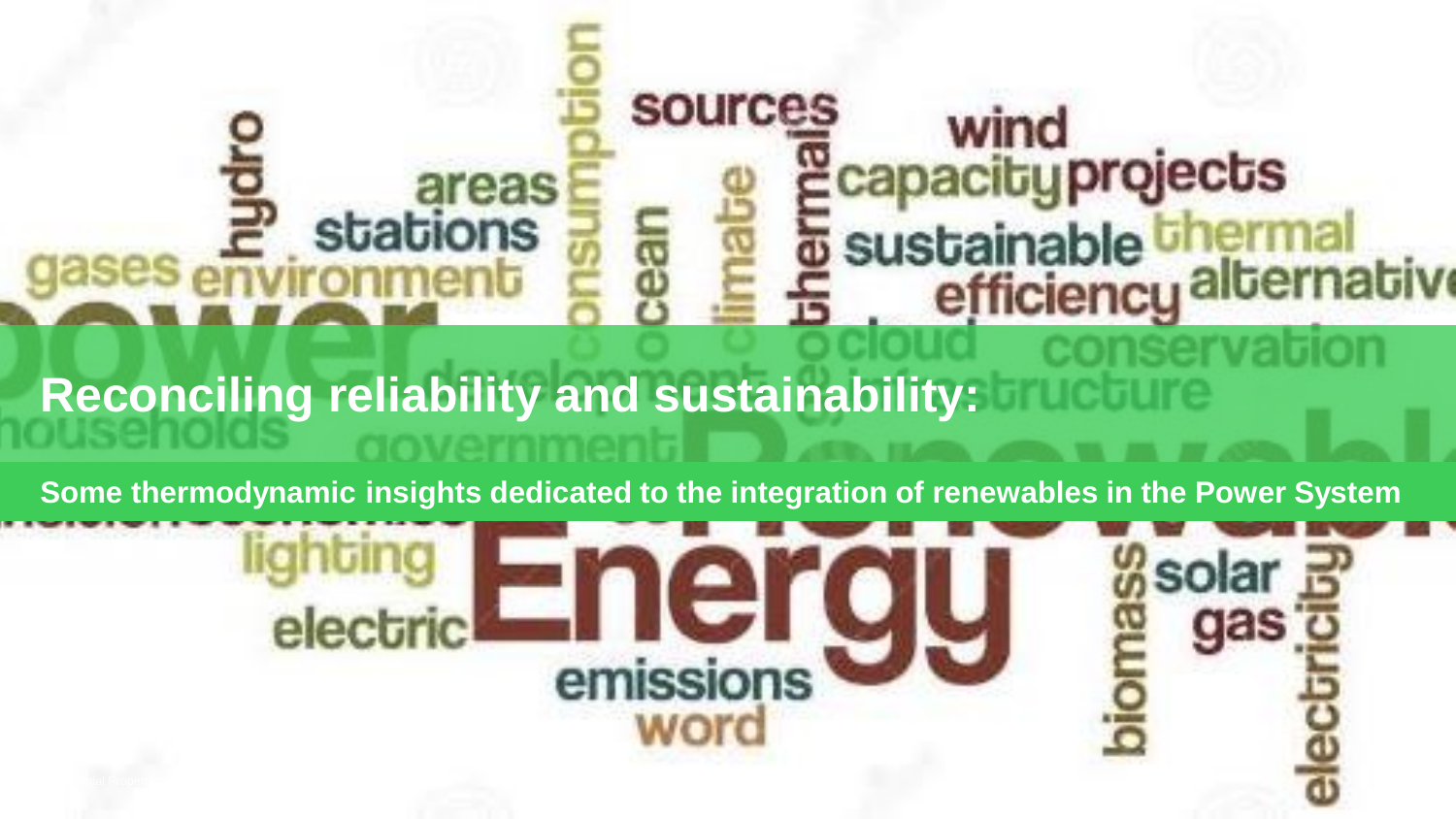#### **Motivation**

- Drastically reduce DoF to manage macroscopic and relevant information on a system
- Provide rich- and simple-enough lumped insights on operation to long term technico-economic planning exercise
	- Space: from um to grid scale
	- Time: from ms to 50-100 years
- Existence of « constant(s) of motion » for any steady-state dynamic system
	- Energy-based theoretically expected from time-uniformity
	- → 2<sup>nd</sup> principle of thermodynamics
	- ➔ Space aggregation and time reconciliation
- Power system is Schneider Electric' playground:
	- Intimacy of control and power flow
	- Indiscernability of mechanical and electromagnetic powers
	- ➔ Two energy-based constants of motion

| 1                       | Thermodynamic of power system             |
|-------------------------|-------------------------------------------|
| $\overline{2}$          | <b>Multi-scale analysis</b>               |
| 3                       | <b>French case study</b>                  |
| $\overline{\mathbf{4}}$ | <b>Conclusion</b>                         |
|                         |                                           |
|                         |                                           |
|                         |                                           |
|                         |                                           |
|                         | <b>Schneider</b><br>Life Is $\mathbb{O}n$ |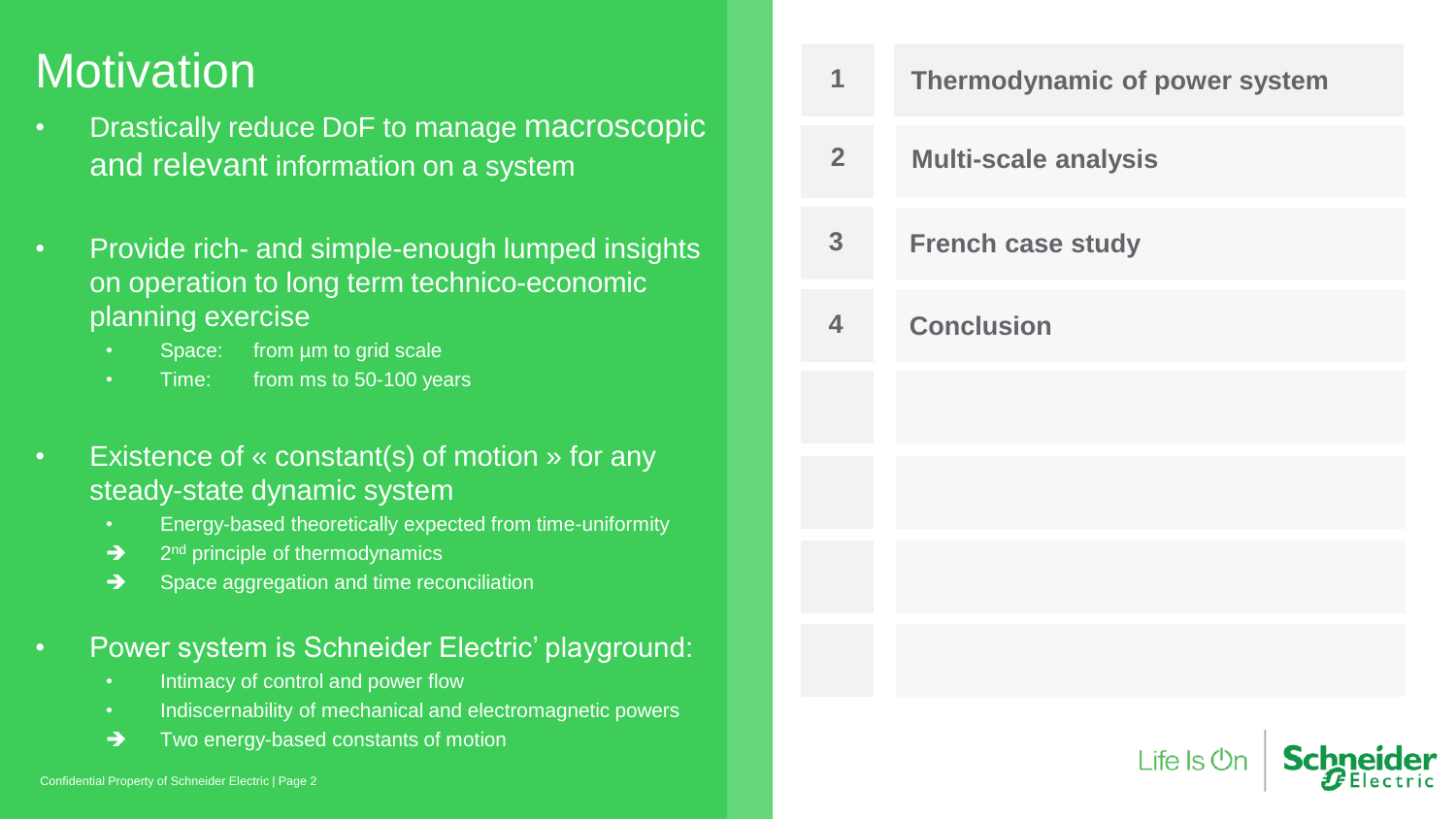# Electromagnetism: from steady-state to transient regimes

 $P_m-$ 

 $dG$ 

 $dt$ 



Relevant perimeter for energy assessment (1<sup>st</sup> principle) :  $G(T,I,V,X)$ 

2<sup>nd</sup> principle of thermodynamics:  $P_m - \frac{dQ}{dt} \geq 0$ 

Couplings:

- magnetic free currents I
- Electric earth potential V
- heat tank Joule losses

The utility acts on:

- the mechanical power  $P_m$
- the excitation of the rotor I

Modeling issue:

Decouple control and power flow

V. Mazauric, "From thermostatistics to Maxwell's equations: A variational approach of electromagnetism," *IEEE Transactions on Magnetics,* vol. 40, pp. 945-948, 2004. X. Li, N. Maïzi, and V. Mazauric, "A lattice-based representation of power systems dedicated to synchronism analysis," *International Journal in Applied Electromagnetics and Mechanics,* vol. 59, pp. 1049-1056, 2019.

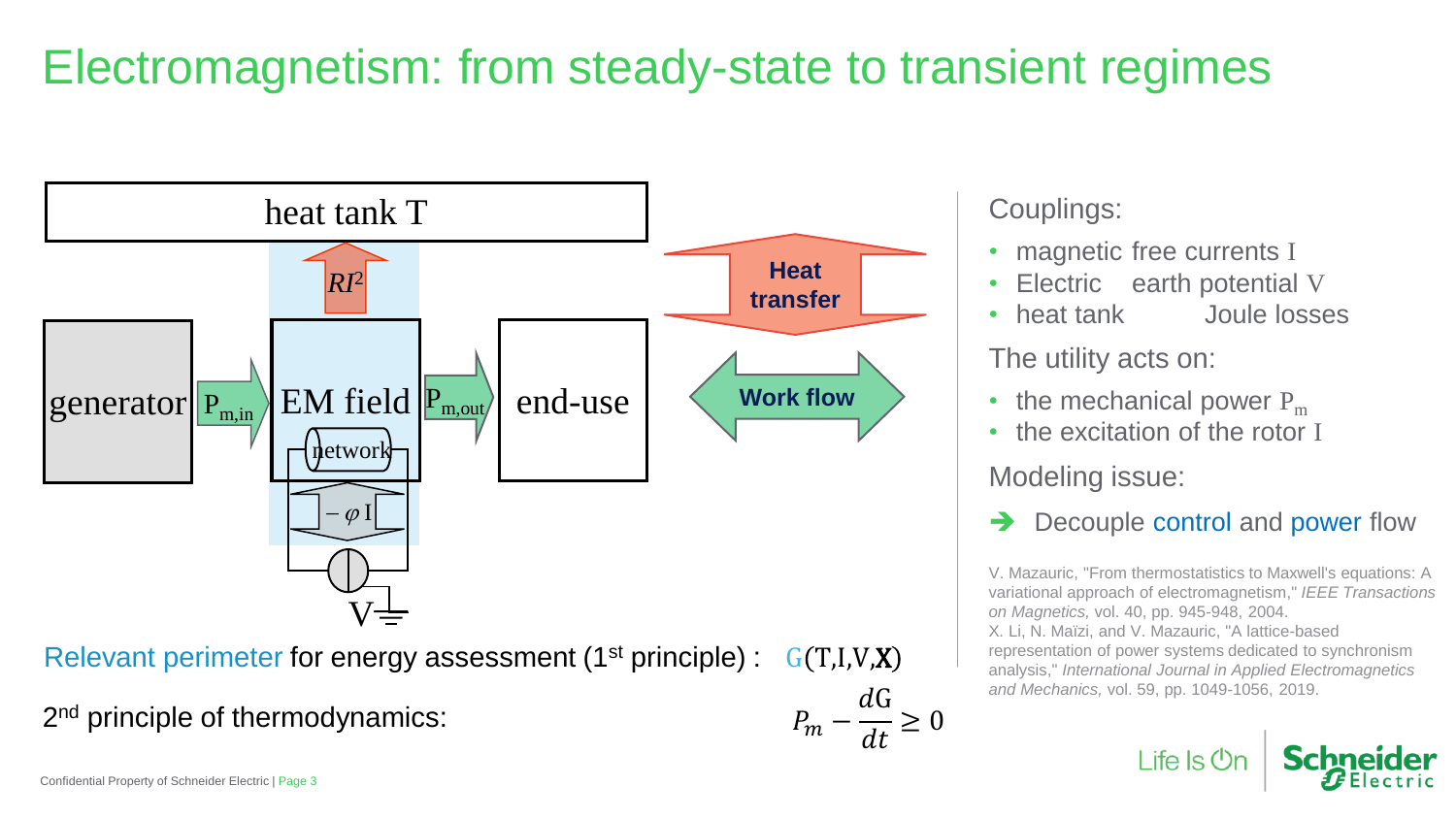## Electromagnetism: A natural trend towards reversibility



Life Is  $Or$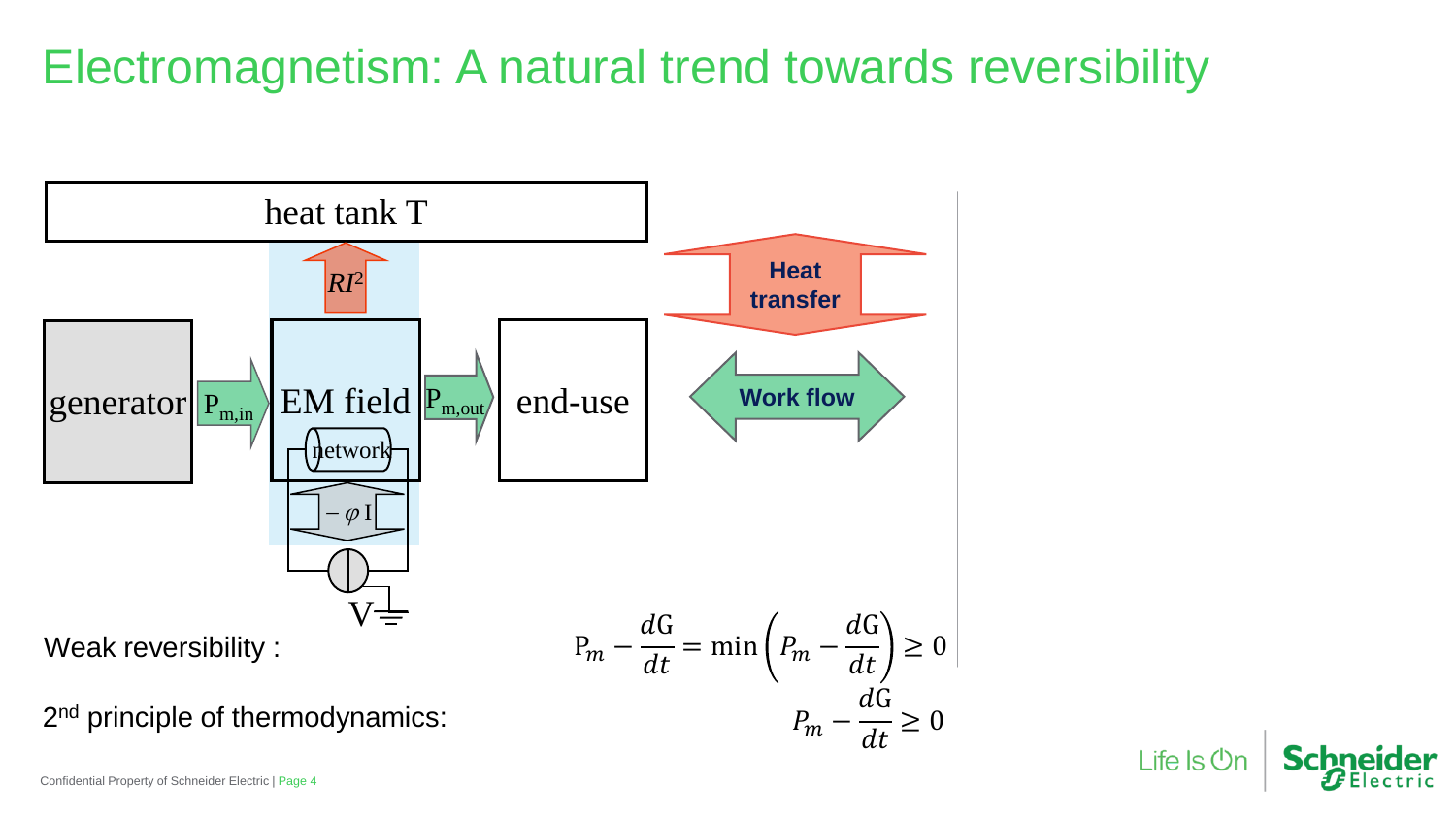### Electromagnetism: A natural trend towards reversibility

Life  $\mathsf{ls}\,\mathsf{Or}$ 

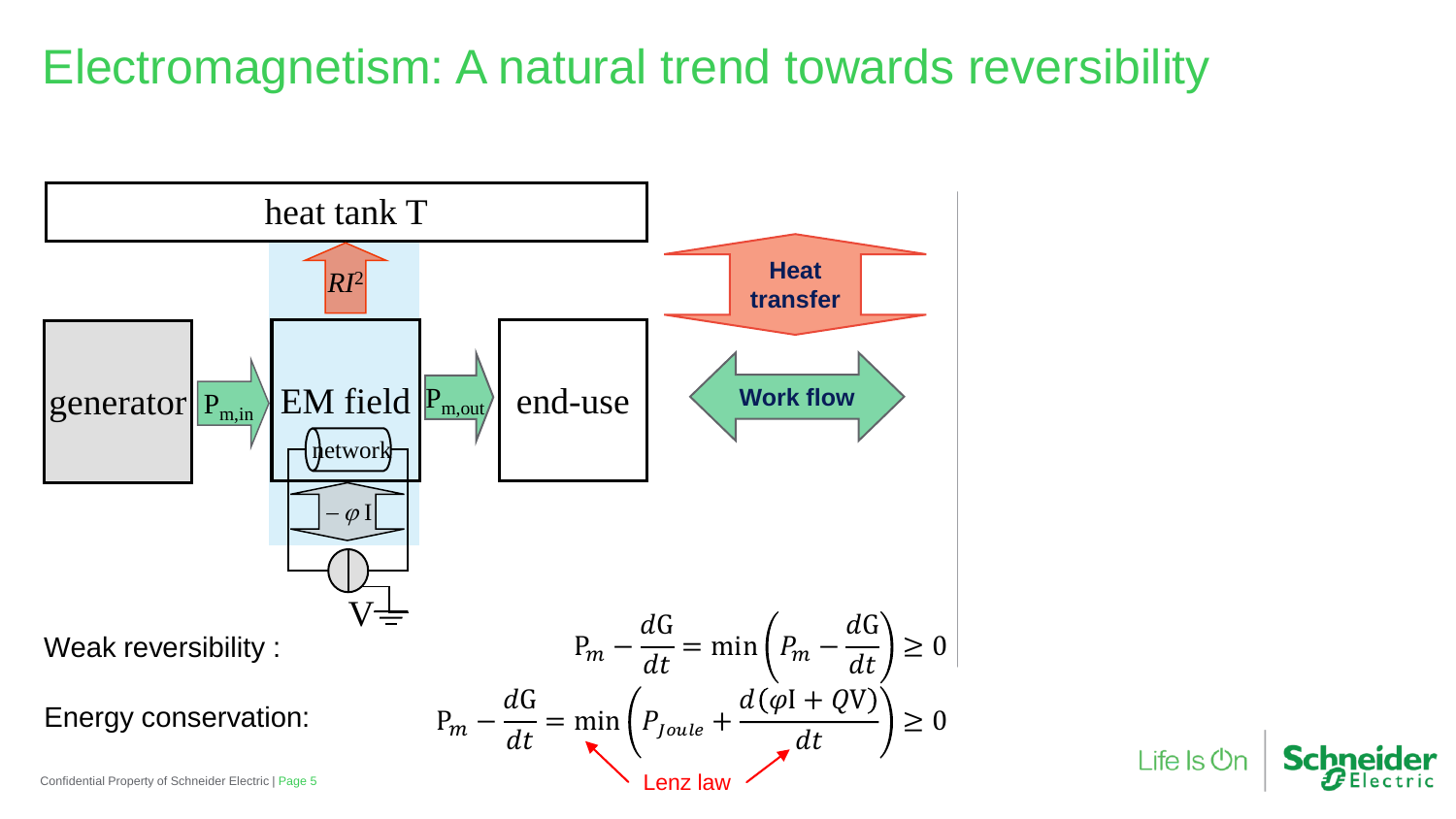## Electromagnetism: A natural trend towards reversibility



Faraday's law is restored by assuming a reversible evolution:

- All the energy losses (conversion, distribution, end-use) are attainable
- Multi-scale framework with successful issues (material law,…, CAD tools,...)

Energy-based «constants of motion»:

- **→**existence justified by time-uniformity:
	- Electromagnetic energy w/ coupling G
	- Kinetic energy  $E_{kin}$
- **→ Conversely, provide insights for:**

 $L$ ife Is  $O<sub>r</sub>$ 

- time-reconciliation, and
- space-analysis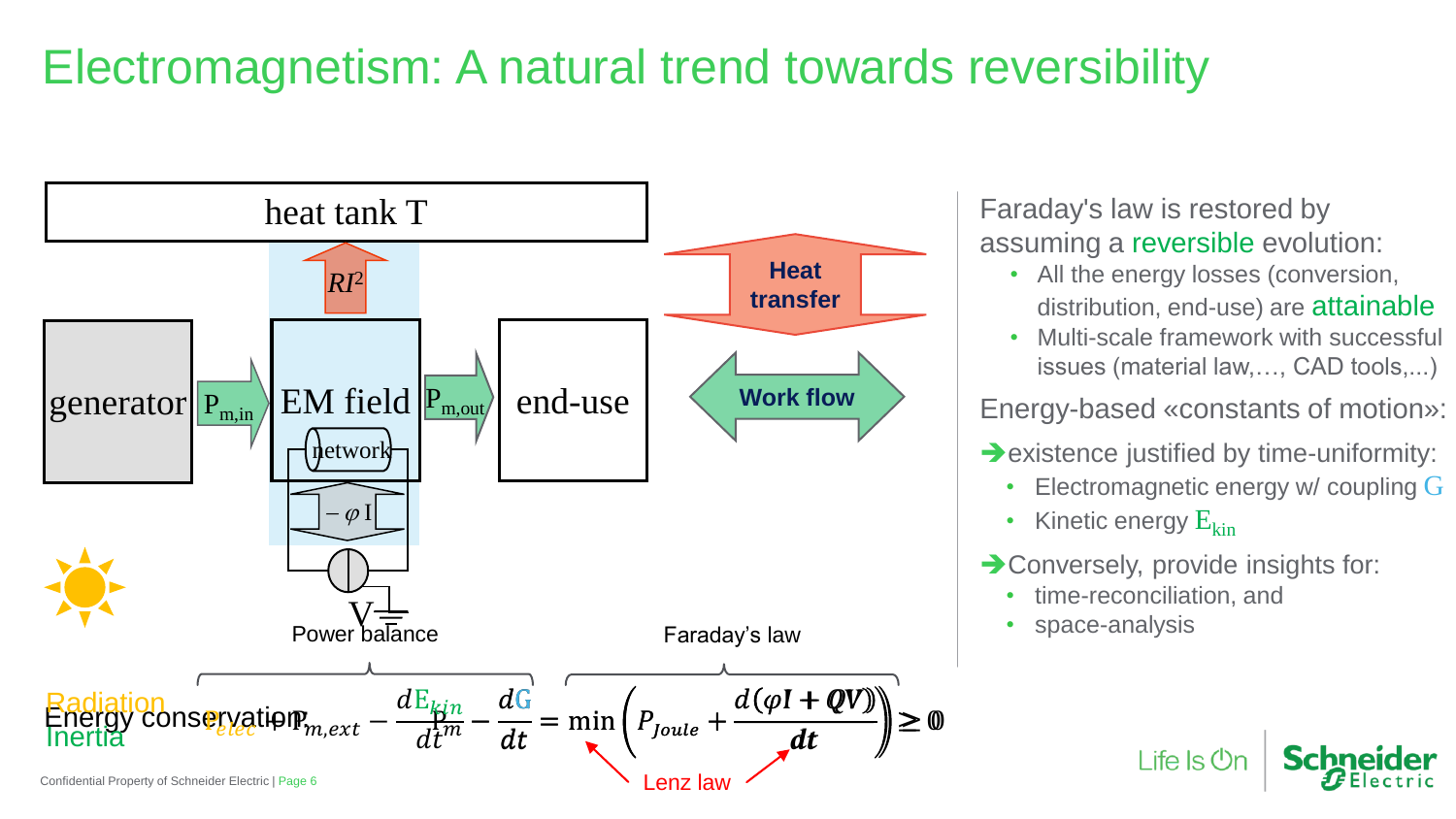

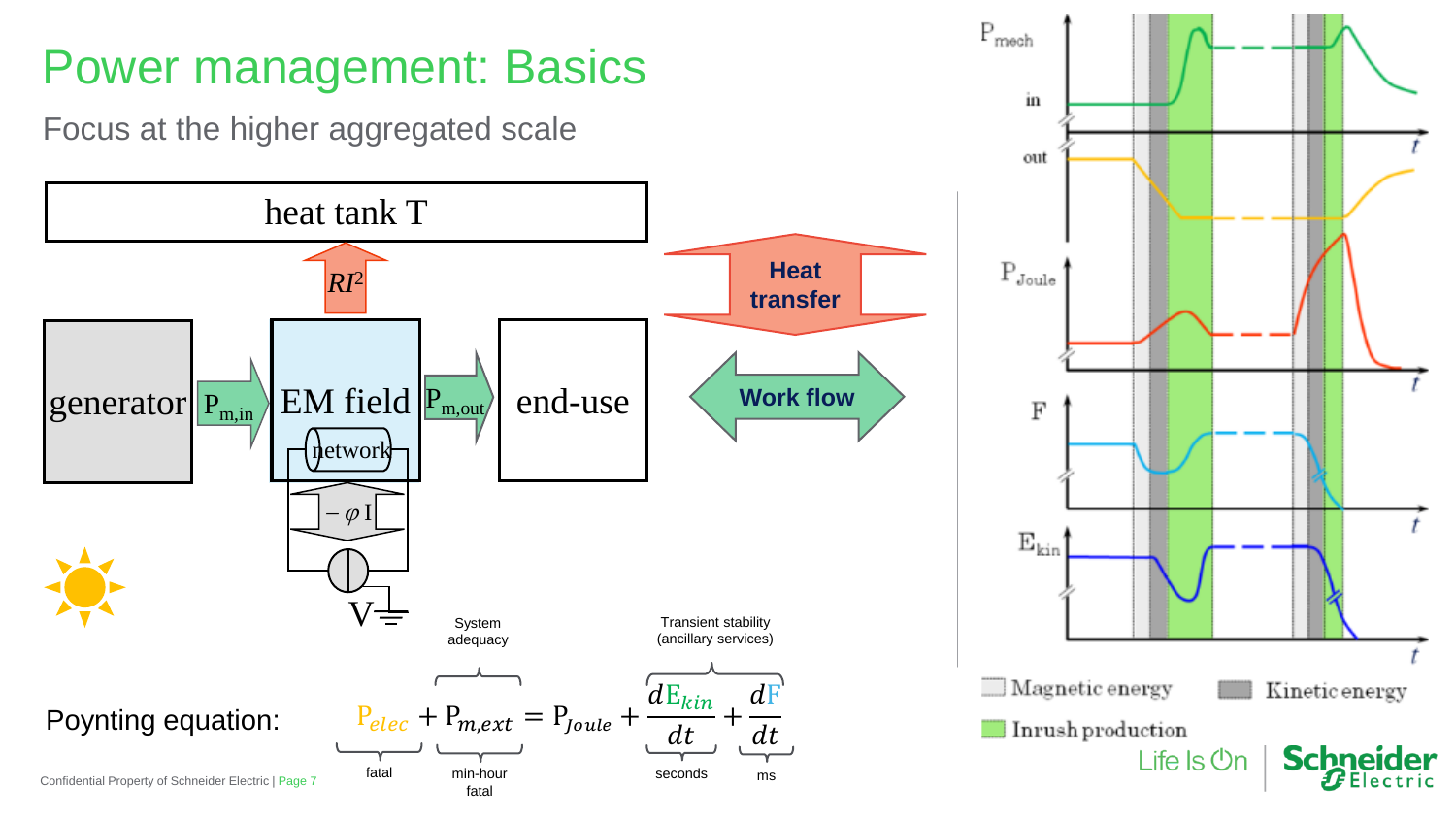# Power management: Leverage the highest kinetic energy

Before adequacy (primary/secondary/tertiary reserve)

 $E_{kin}(\Omega) \le E_{kin} \le \sum_{\Omega} E_{kin}(\Omega)$ ?

**→ Capture the critical behavior thanks to a dedicated lattice model:** 

- Coherence of fully-correlated oscillator population:
- Synchronism is ensured for tight enough binding (admittance matrix):

Upper bound is enforced by synchronism

derived (virtual works) from the Gibbs free-energy

 $\parallel$  ife  $\parallel$ s (<sup>I</sup>)

$$
\ddot{\theta}_{i} + d_{i}\dot{\theta}_{i} = \omega_{i} - \sum_{\substack{\langle ij \rangle \\ \langle i,j \rangle \in G}} \frac{K_{ij}}{N} \sin \left(\theta_{i} - \theta_{j}\right)
$$

$$
\lambda_{2}(G) \geq \left\| B^{T} P_{\text{mech}} \right\|_{\infty}^{3} = \max_{\langle i,j \rangle \in G} \left| P_{\text{mech},i} - P_{\text{mech},j} \right|
$$

Y. Kuramoto, "Self-entrainment of a population of coupled non-linear oscillators," in International Symposium on Mathematical Problems in Theoretical Physics, ser. Lecture Notes in Physics, H. Araki, Ed. Springer Berlin Heidelberg, vol. 39, pp. 420–422, 1975.

F. Dörfler and F. Bullo, "Synchronization in complex networks of phase oscillators: A survey", Automatica 50 (2014), 1539–1564.

#### • Disordering factors:

- $\bullet$  N $\rightarrow \infty$  (long range disordering modes)
- Intensive use of transmission lines
- High frequency

#### • Ordering factors:

- Lattice interaction and admittance
- **Locally balanced connection point**
- Low frequency

#### Synchronization is not inconditionnally stable!

J. M. Kosterlitz, "The critical properties of the two-dimensional xy model," *Journal of Physics C: Solid State Physics*, vol. 7, pp. 1046–1060, 1974.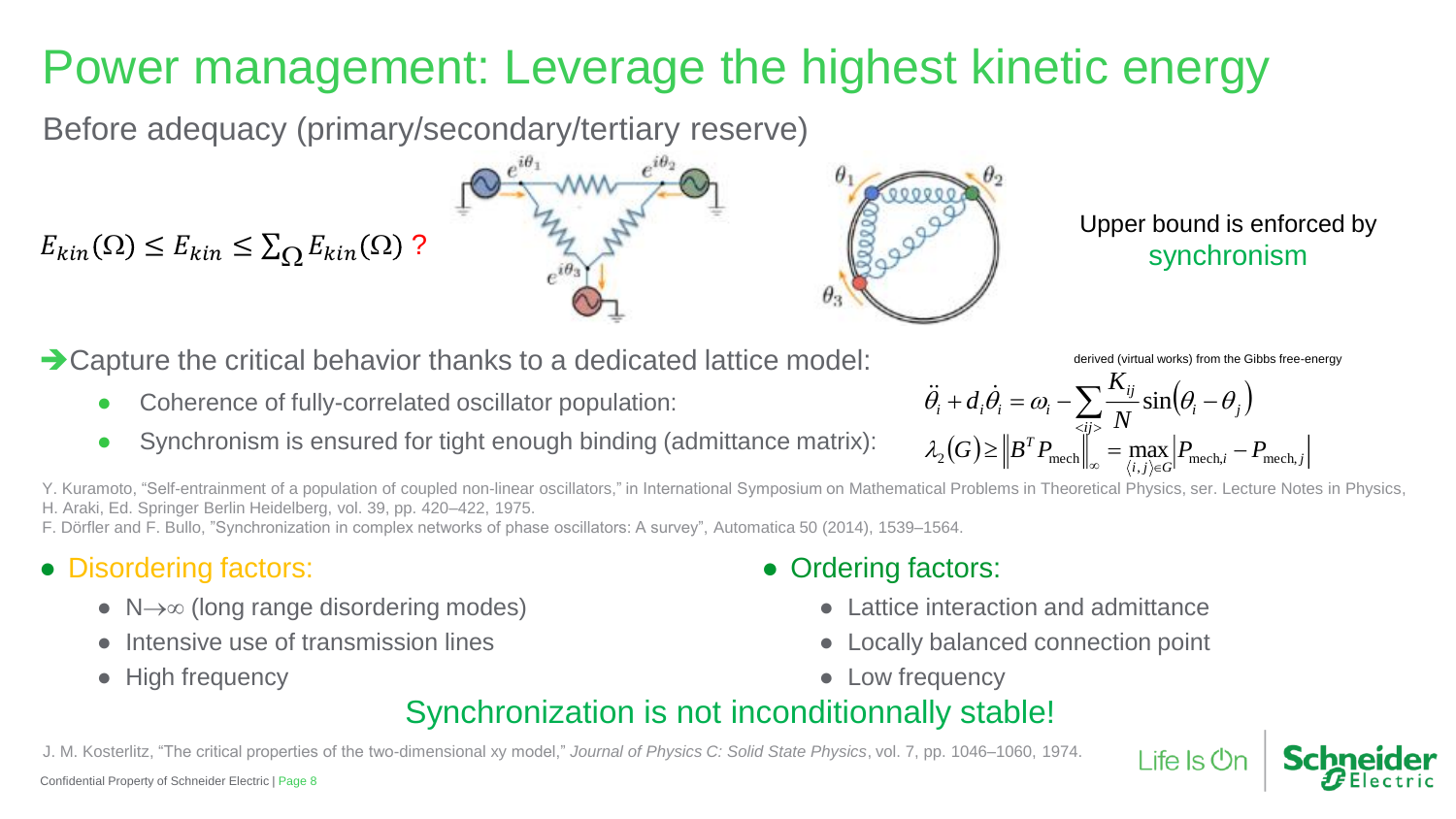#### Power management: Decoupling control and power flow



#### Synchronism:

- Voltage plan conditions Reactive Power and
- Gibbs free-energy  $G$  induces electrodynamic resistant torque
- « Rigidity » -induced synchronism:
	- **→** Decrease congestion rate
	- **→** Improve grid connectivity

Decrease frequency Confidential Property of Schneider Electric | Page 9

$$
H_{syn} = \frac{\lambda(G)}{\max_{\{ij\}}(P_i - P_j)}
$$

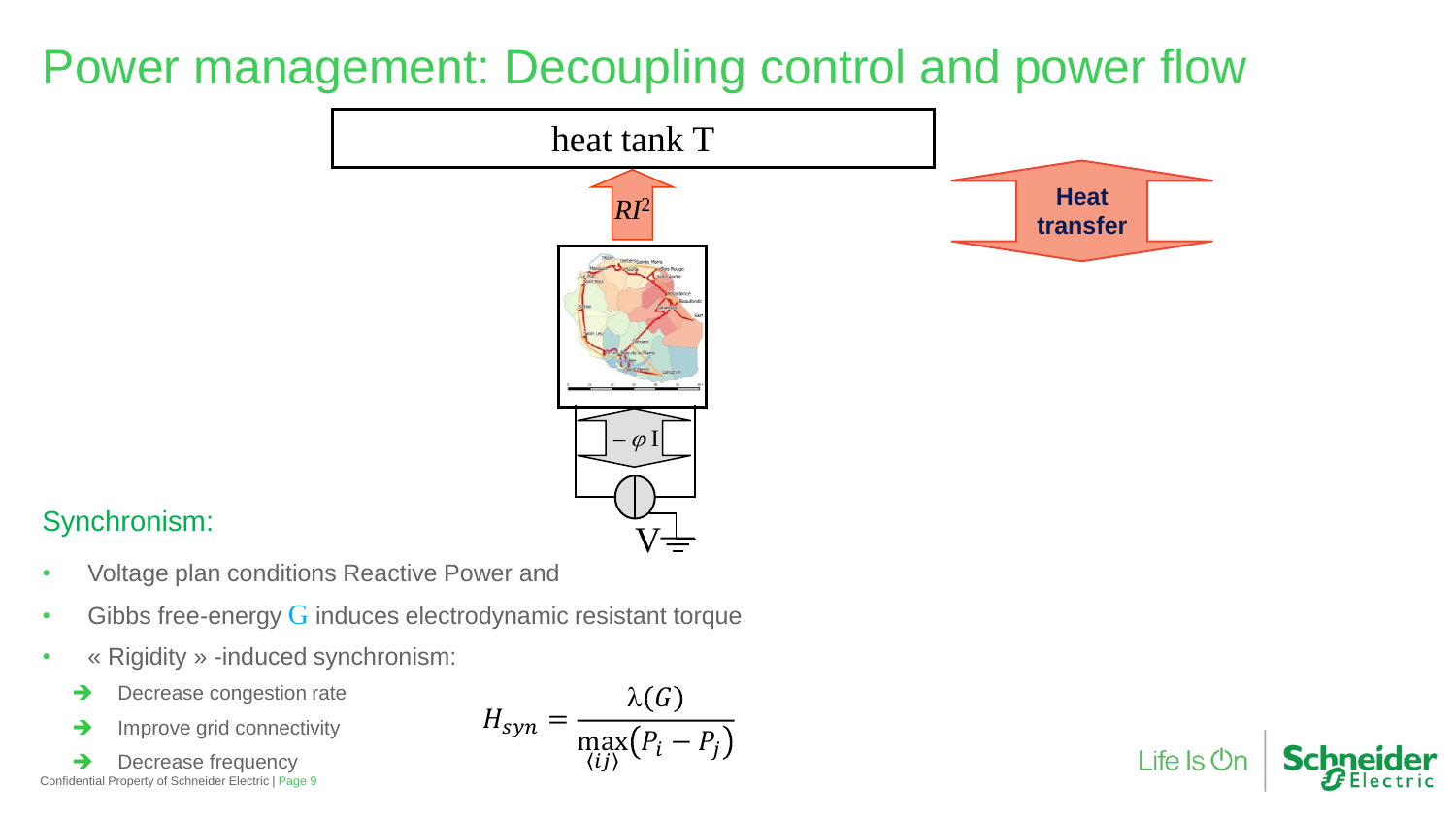#### Power management: Decoupling control and power flow





#### Transient stability:

- Frequency
- Kinetic energy  $E_{kin}$



- Transient stability provides time-reconciliation:
	- ➔ Extend « copper plate » for aggregation
	- Favour huge moving mass
	- **→** Increase the frequency



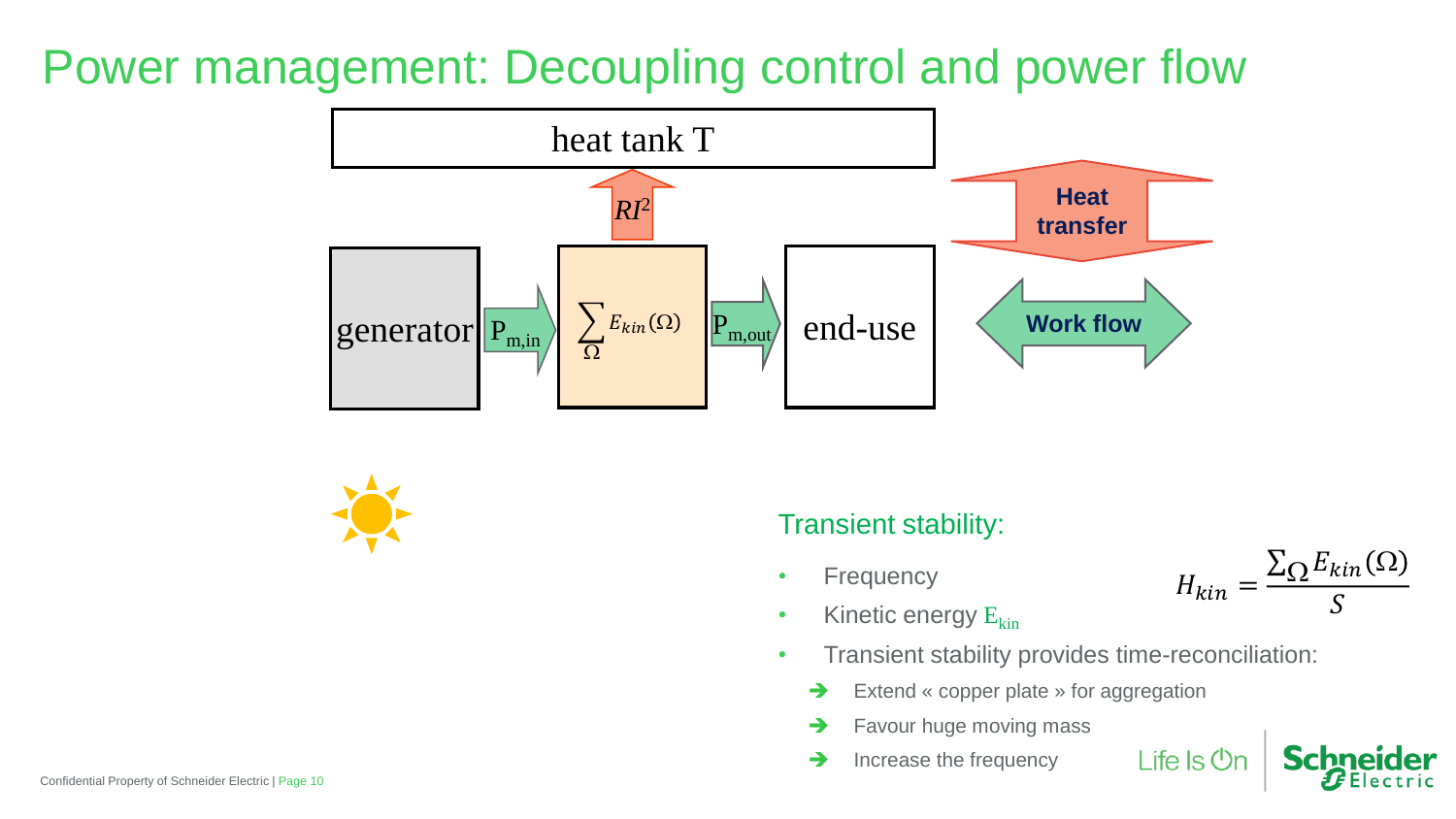#### Power management: Decoupling control and power flow



#### • Voltage plan conditions Reactive Power and

- Gibbs free-energy  $G$  induces electrodynamic resistant torque
- « Rigidity » -induced synchronism:
	- Decrease congestion rate
	- **→** Improve grid connectivity
- Decrease frequency Property of Schneider Electric | Page 11

Synchronism:

- 
- Frequency
- Kinetic energy  $E_{kin}$
- Transient stability provides time-reconciliation:
	- ➔ Extend « copper plate » for aggregation
	- Favour huge moving mass
	- Increase the frequency
- Life  $\mathsf{ls}\,\mathsf{On}$



Active power flow exchanged throughout the grid

 $\bullet$  : : :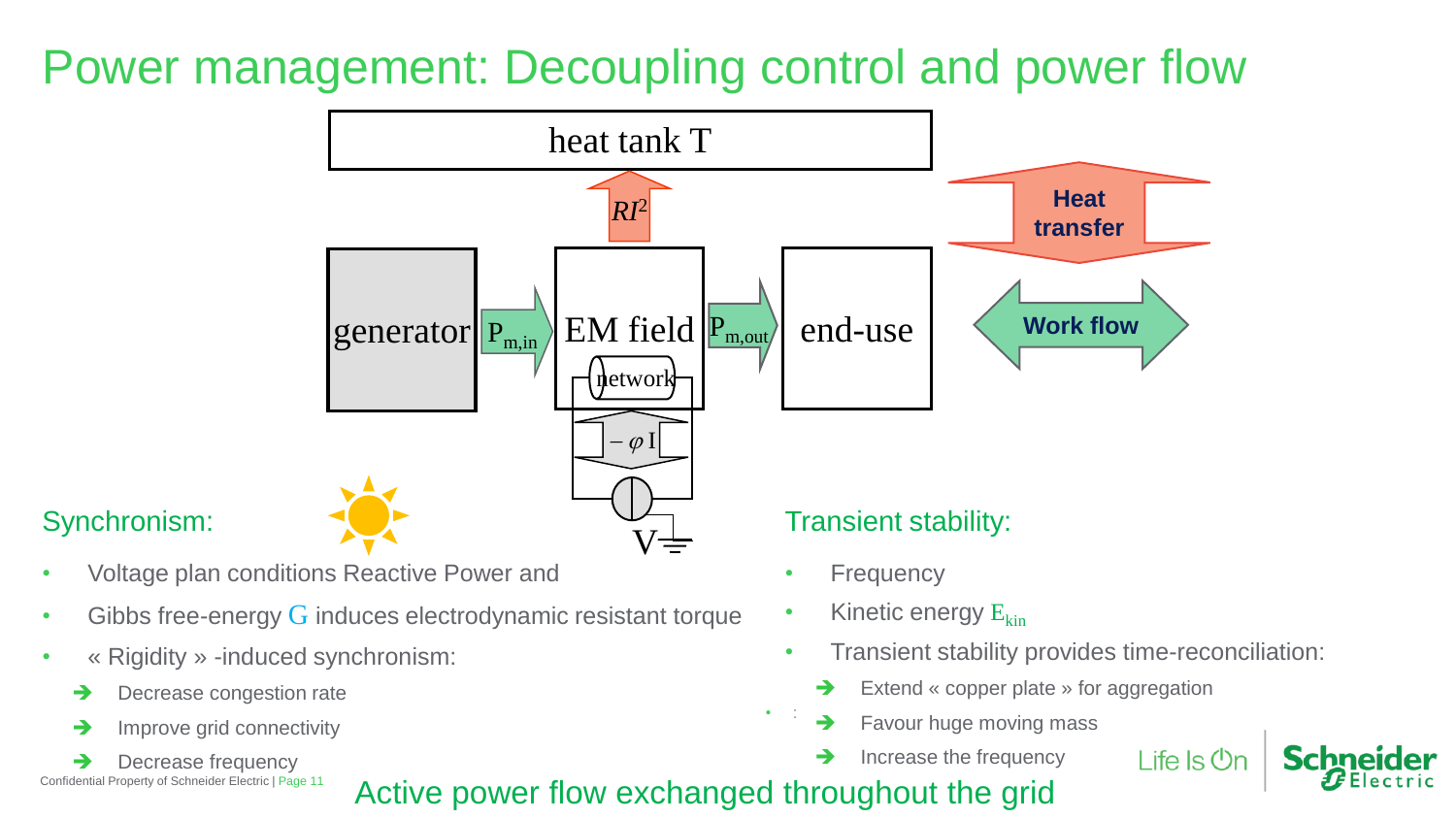#### Power management: Forthcoming competitions

Naturally expressed within the second principle:

| $P_{elec} + P_{m,ext} - \frac{dE_{kin}}{dt} - \frac{dG}{dt} = \min\left(P_{Joule} + \frac{d(\varphi I + QV)}{dt}\right) \ge 0$ |                                        |                   |                   |
|--------------------------------------------------------------------------------------------------------------------------------|----------------------------------------|-------------------|-------------------|
| Dedication                                                                                                                     | flexibility                            | stability         | coupling          |
| Trends under SDG                                                                                                               | Neumannissioning of conv. power plants | Agility & Control |                   |
| Sources                                                                                                                        | hv                                     | hydro (dam)       | conv. power plant |
| storage                                                                                                                        | DSM                                    |                   |                   |
| Hardware                                                                                                                       | grid-tie (support-, follow-ing)        | grid-forming      |                   |
| Interfaces                                                                                                                     | invertex                               | invertex          |                   |
| Functional                                                                                                                     | Si(C)                                  | kg                | Fe                |
| Cu, Ag, Al                                                                                                                     | Ga                                     |                   |                   |
| materials                                                                                                                      | Do, Nd                                 | Ga                |                   |
| Li                                                                                                                             | Li                                     |                   |                   |

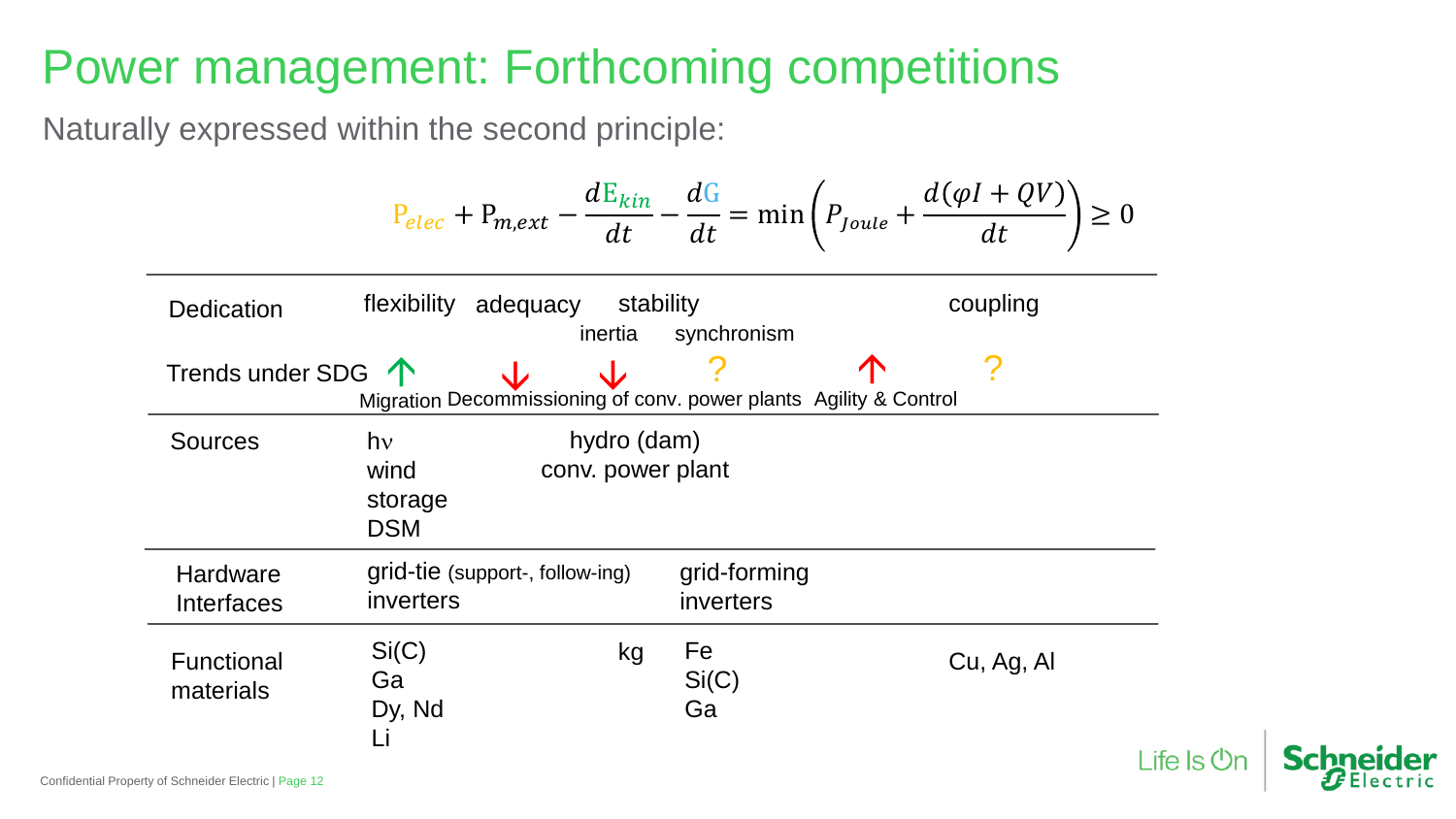## Stability vs. Flexibility issues



Energy-based «constants of motion»:

- Existence justified by time-uniformity:
	- Electromagnetic energy w/ coupling  $G$
	- Kinetic energy  $\rm E_{kin}$
- $\rightarrow$  Field-type energies dedicated to Stability

Dedicating flexibilities to adequacy is limited by:

- IT energy footprint to manage:
	- Space complexity
	- Time agility
- Stability issue (« real-time » never exists!)

X. Li, N. Maïzi, and V. Mazauric, "A lattice-based representation of power systems dedicated to synchronism analysis," *International Journal in Applied Electromagnetics and Mechanics,* vol. 59, pp. 1049-1056, 2019.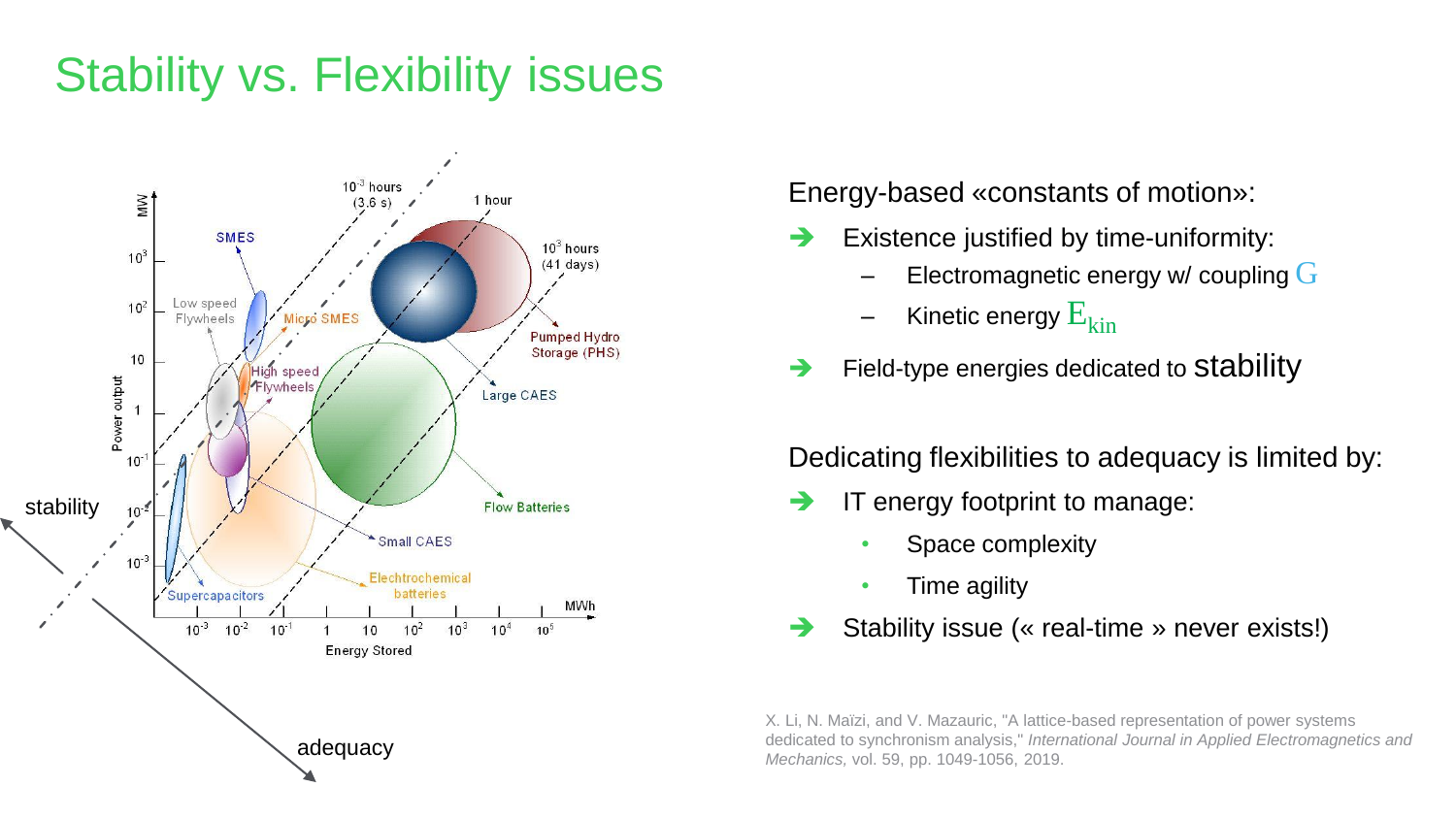# The French case study

CMA (MINES ParisTech) partnership:

- G. Seck
- R. Cluet
- and many others before

Long term planning exercise:

- Technical linear optimization model, demanddriven, achieving a technico-economic optimum
- TIMES-FR

Reduction of the transmission grid:

- Over the 13 administrative regions
- Keeping the synchronism indicator constant

#### Cost-effectiveness fulfillment of generation potentials

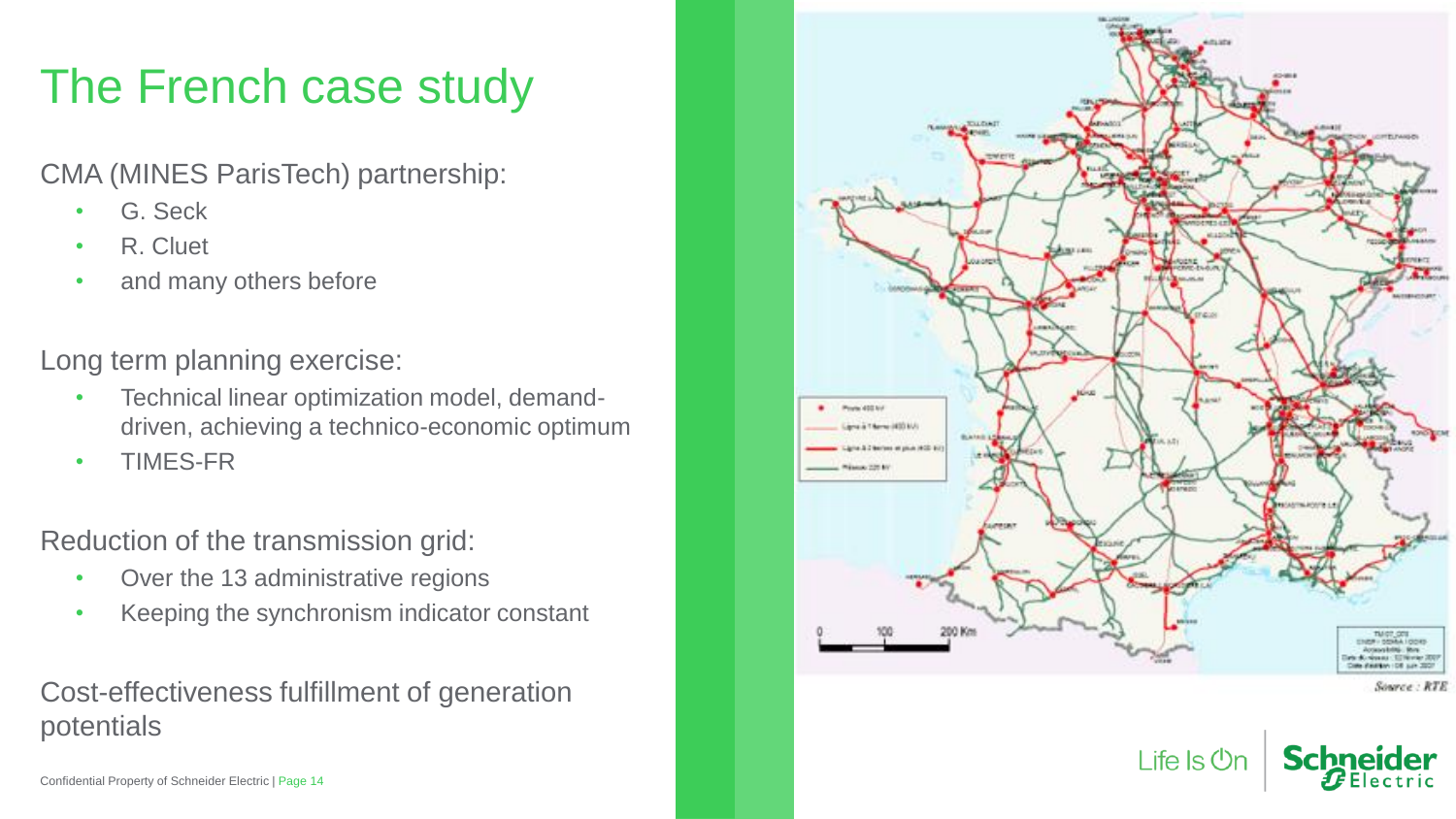#### Yearly generation under reliability constraint



G.-S. Sokhna, V. Krakowski, E. Assoumou, N. Maïzi, and V. Mazauric, "Embedding power system's reliability within a long-term Energy System Optimization Model: Linking high renewable energy integration and future grid stability for France by 2050," *Applied Energy,* vol. 257, p. 114037, 2020.

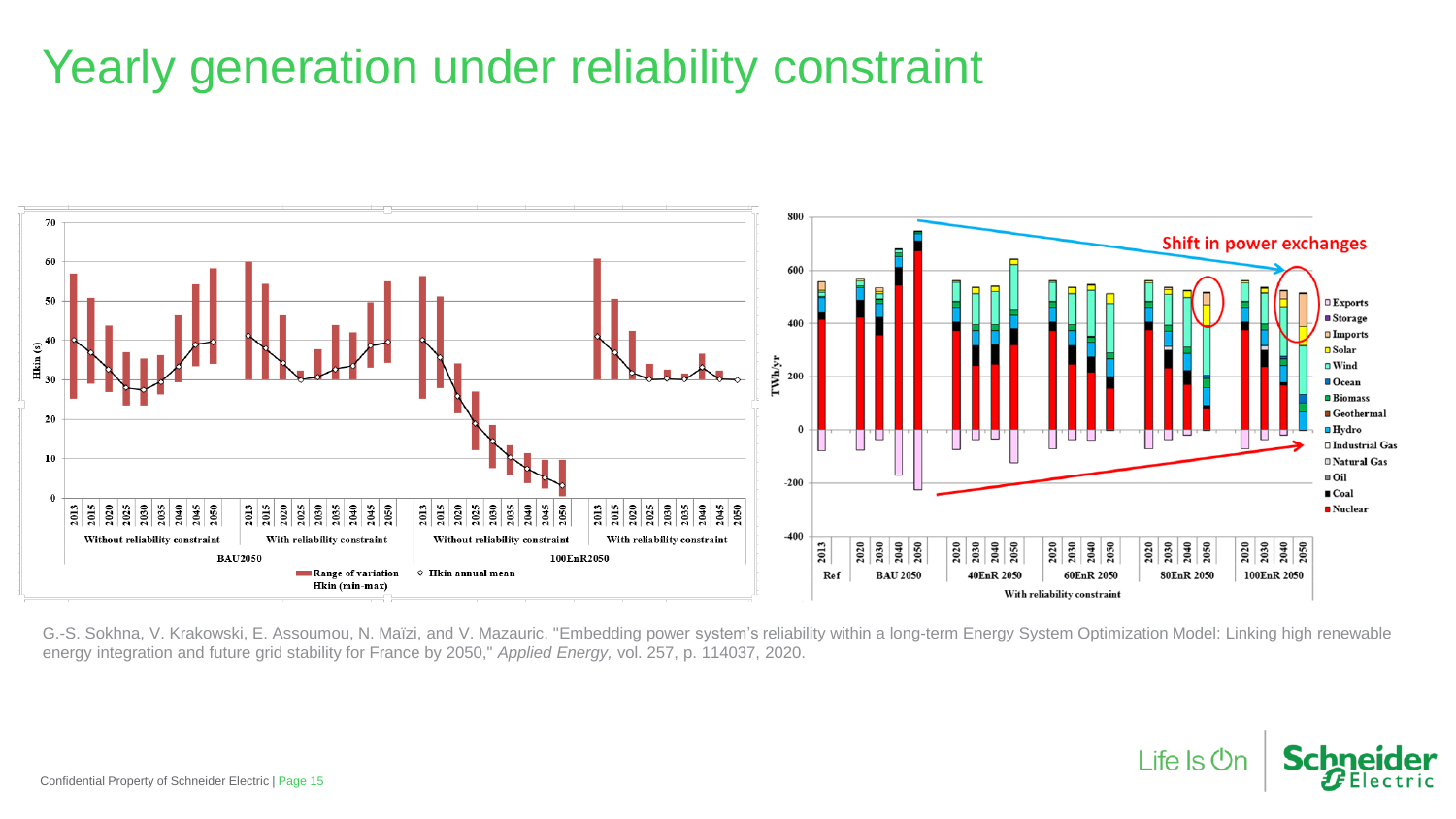## Regional mix under reliability constraints



R. Cluet, N. Maïzi, V. Mazauric, space analysis of reliability-constrained scenarios with increasing shares of renewables for the French power sector in 2050, in proceedings of the International Conference on Applied Energy (Vasteras, Sweden) paper 1091, Aug. 12-15 2019.

R. Cluet, N. Maïzi, and V. Mazauric, "From centralized to decentralized power system: A space-analysis for France," *International Journal of Applied Electromagnetics and Mechanics*, vol. 64, pp. 73–78, 2020. Life Is On

Confidential Property of Schneider Electric | Page 16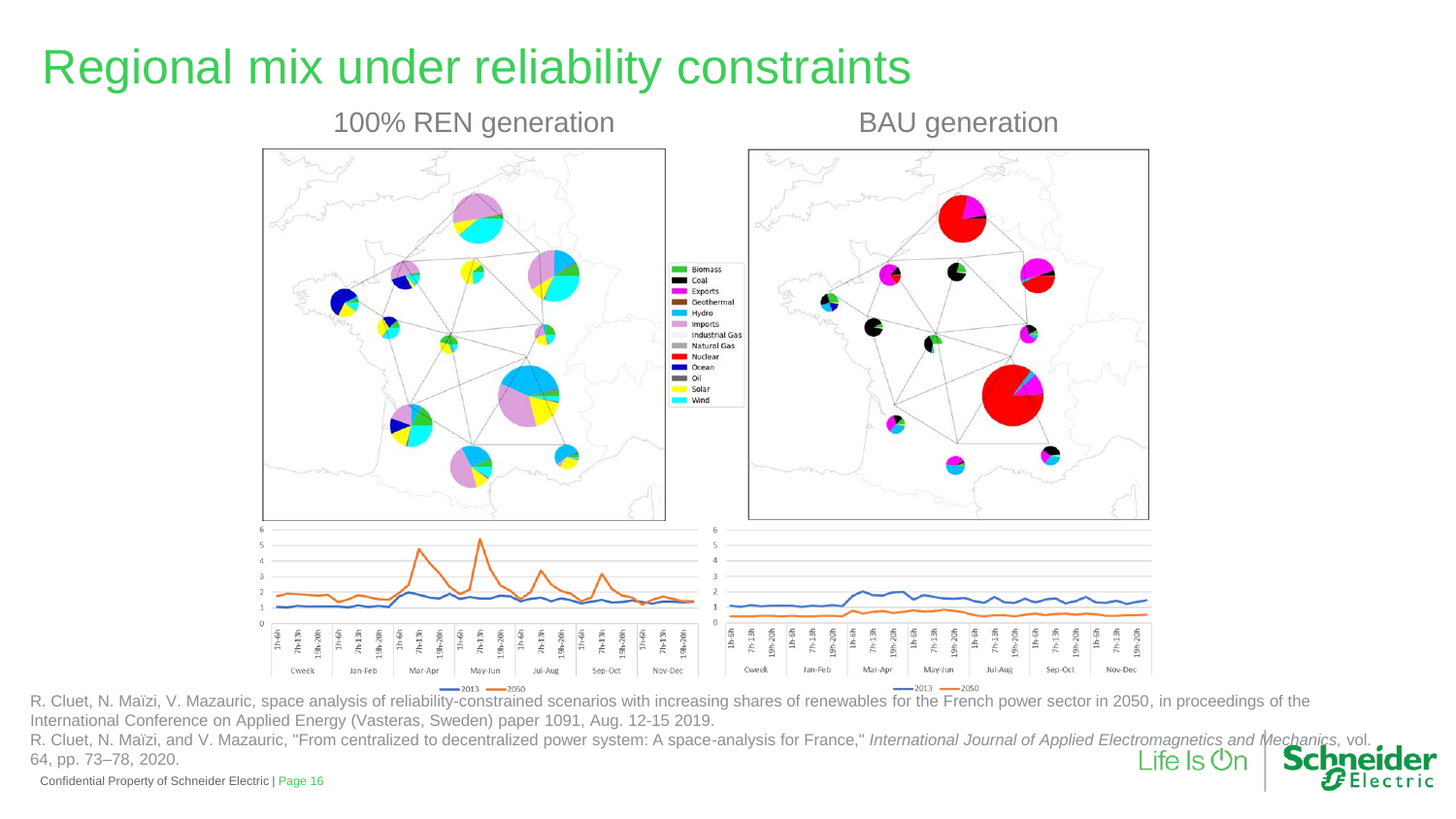### Transient stability *vs.* synchronism



R. Cluet, N. Maïzi, V. Mazauric, space analysis of Reliability-constrained scenarios with increasing shares of renewables for the french power sector in 2050, in proceedings of the International Conference on Applied Energ International Conference on Applied Energy (Vasteras, Sweden) paper 1091, Aug. 12-15 2019.Life  $\mathsf{ls}\,\mathsf{On}$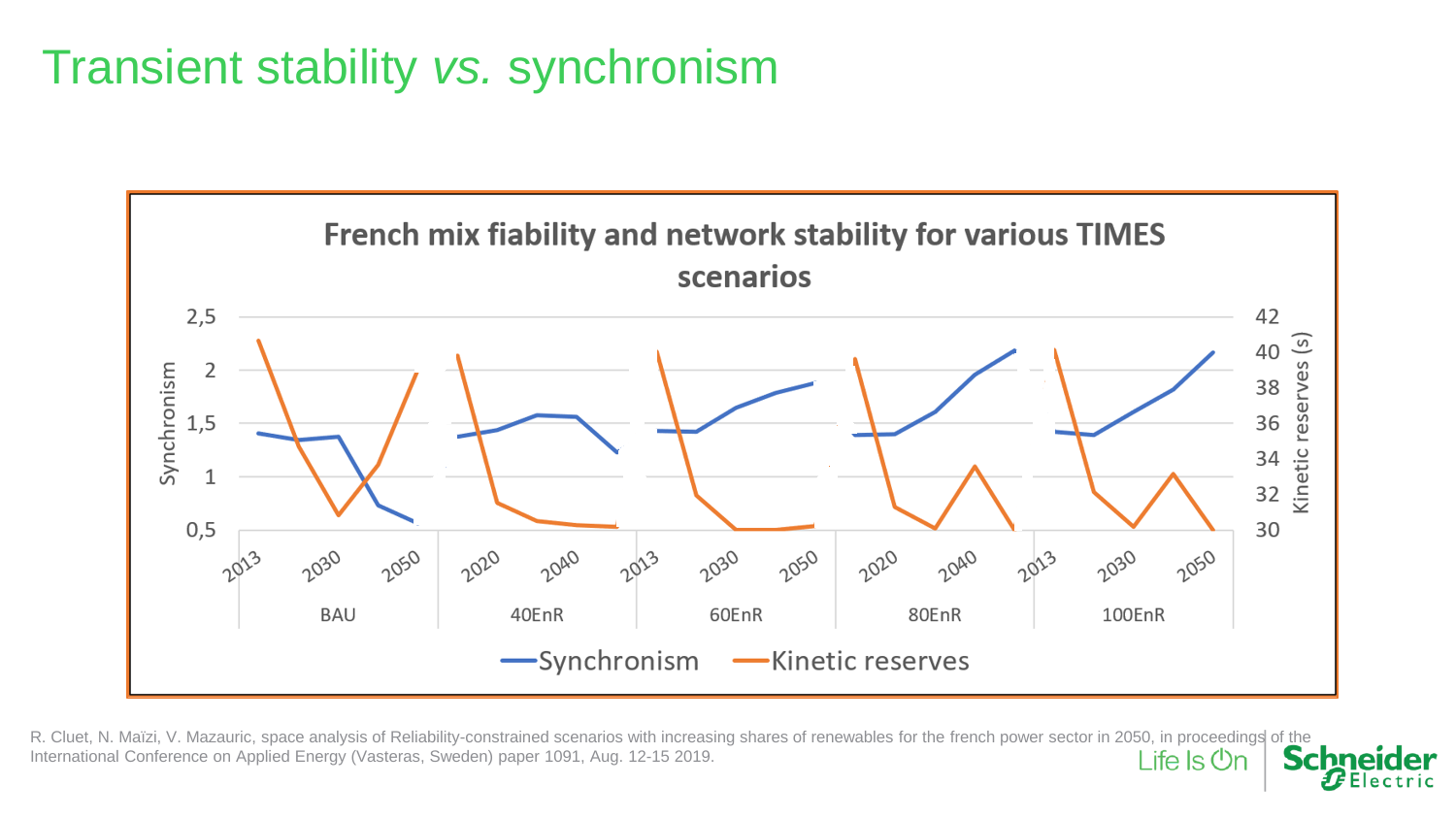### From "country" to "local" Renewable empowerment

Realistic for balancing active energy (adequacy) for all regions except IdF (25 to 46%)

Low autonomy for ancillary services:

- Except RAA, HdF and Normandy
- High contribution of Biomass, Hydro and geothermy
- Implementation of 4GW storage (current STEP capacity)

#### Overgeneration of 124TWh





R. Cluet, N. Maïzi, V. Mazauric, space analysis of Reliability-constrained scenarios with increasing shares of renewables for the french power sector in 2050, in proceedings of the International Conference on Applied Energy (Vasteras, Sweden) paper 1091, Aug. 12-15 2019.Life  $\mathsf{ls}$   $\mathsf{Or}$ 

Confidential Property of Schneider Electric | Page 18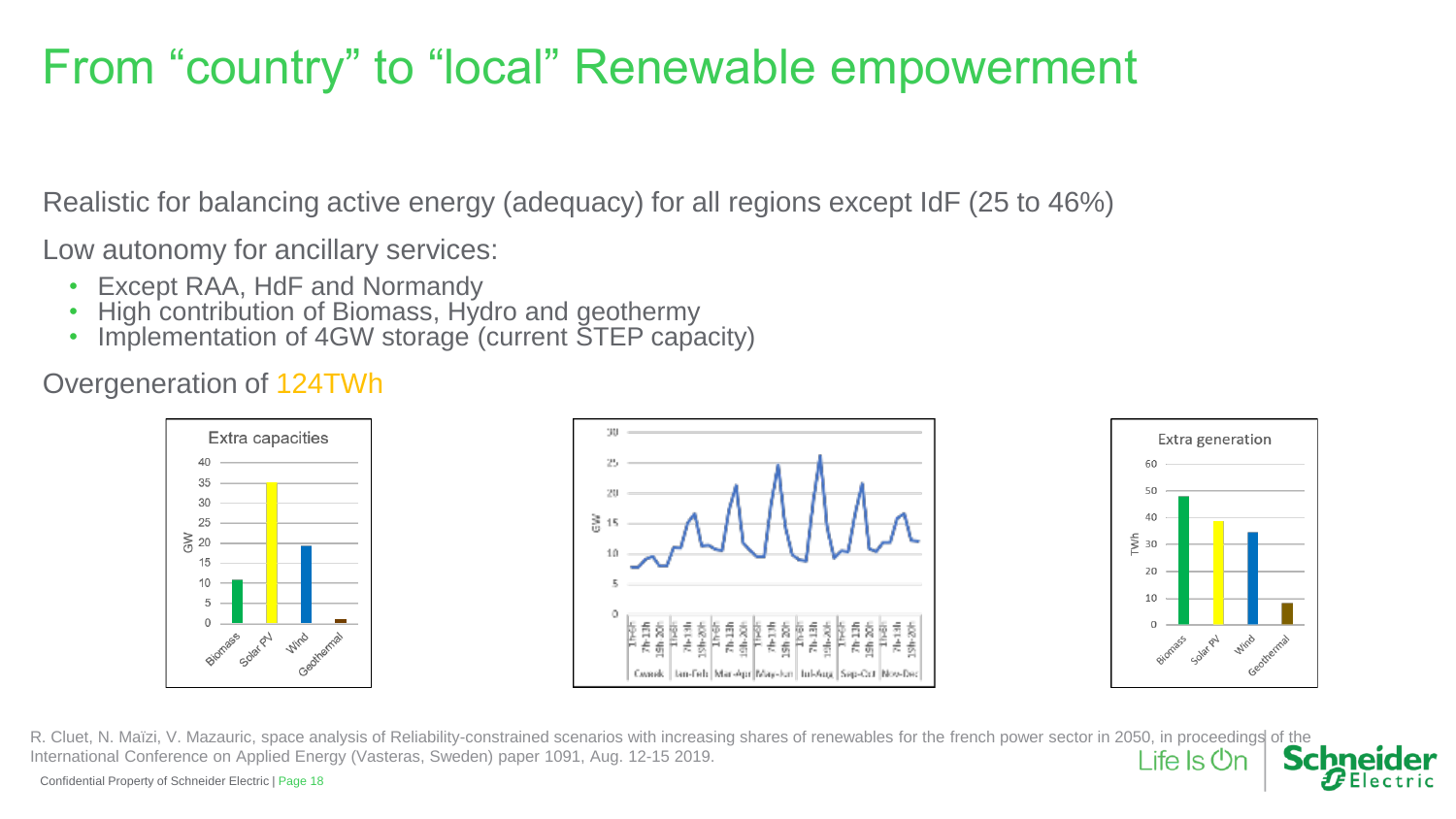#### **Conclusion**

Thermodynamics provides a natural and very efficient framework to derive an aggregated representation of dynamic systems

Grid synchronism is a **critical** issue to correctly aggregate kinetic energy and face to fluctuations:

- Centralized systems favors transient stability but needs grid reinforcement for the aggregation of kinetic energy; while
- Decentralized system favors synchronism but jeopardize transient stability by an intrinsic lack of kinetic energy. However, the constraint on synchronism is rejected on the distribution network (with lower voltage and extra losses) inducing investment at this scale;
- ➔ On-grid µ-grid concept consists in the first step of the grid transformation to host high share of renewables;
- → Change the grid topology ("Russian dolls") to remain below the Kosterlitz transition... and achieve the power system decarbonation!

High variable renewable energy penetration seems technically feasible without jeopardizing the reliability, BUT:

- The necessity to use conventional flexible plants (biomass) which are functioning in extreme peak;
- The importance of power exchanges with neighboring countries;
- More implications of three options for flexibility to satisfy the reliability constraint: the Demand-Response, the storage technologies and the new interconnections (copper plate);

for which the environmental issue should be assessed!

Design should be performed at the largest scale :

- to ensure Cost-effectiveness:
- to size system adequacy AND ancillary services!
- To take externalities into account (scarcity of functional material and IT energy footprint)